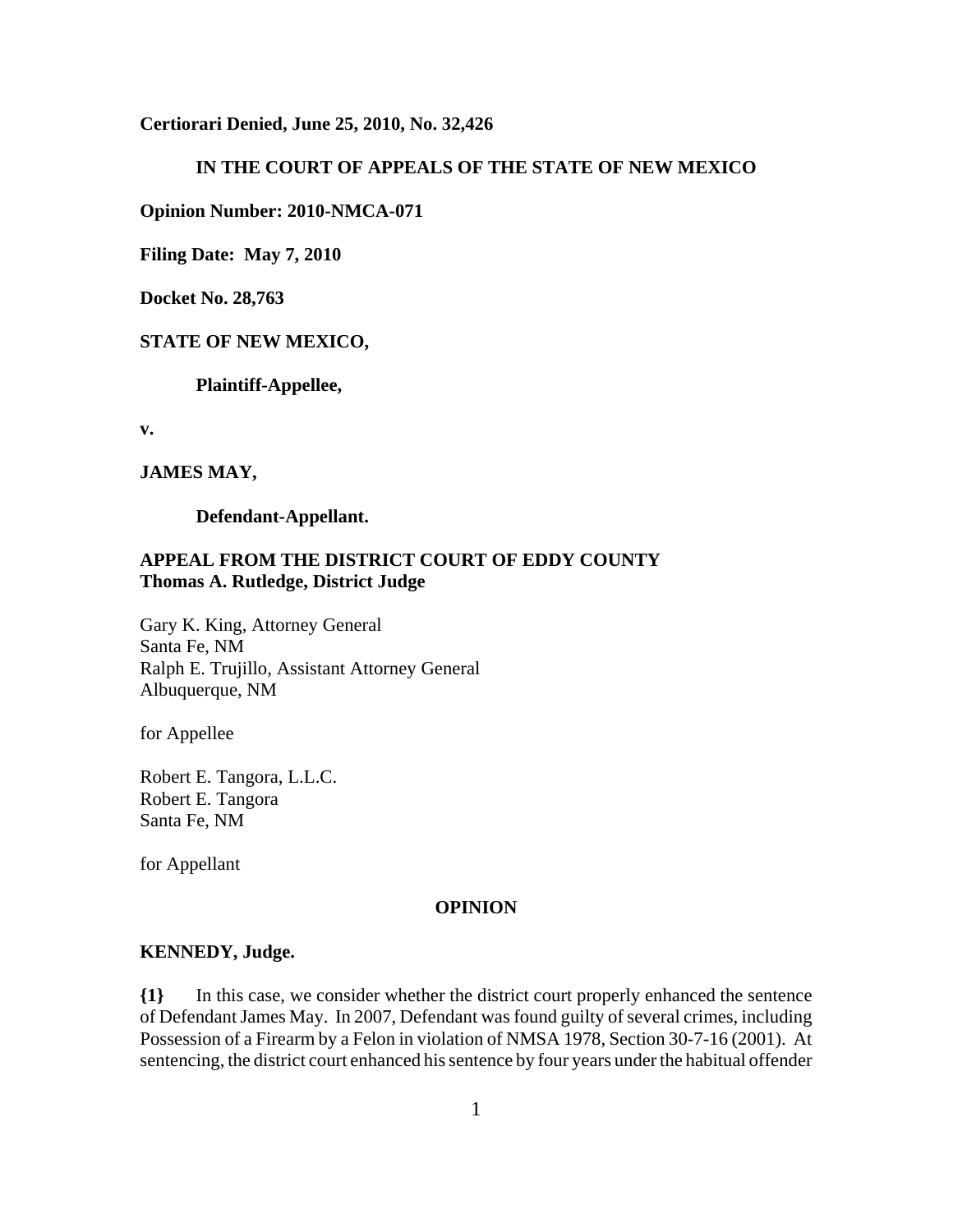statute. NMSA 1978, § 31-18-17(B) (2003). In doing so, the district court cited two 1991 federal felony convictions (the 1991 convictions) for Possession with Intent to Distribute Less Than 5 Grams of Methamphetamine in violation of 21 U.S.C. Section 841 (1991) (current version 2009) and Carrying a Firearm During a Drug Trafficking Crime in violation of 18 U.S.C. Section 924(c)(1) (1990) (current version 2006); the district court also cited another 2005 state felony conviction with which we are not concerned in this case.

**{2}** Defendant interprets the federal conviction for violation of Section 924(c)(1) as an enhancement of Section 841 and not as a separate felony. As such, he argues that this *single* felony was improperly used twice: once to form the basis for his felon in possession of a firearm conviction, and again to support his enhancement as a habitual offender. *See State v. Haddenham*, 110 N.M. 149, 153-54, 793 P.2d 279, 283-84 (Ct. App. 1990) (holding that a single prior felony conviction may not be used to fulfill both a predicate felony and constitute an enhancement under the habitual offender statute).

**{3}** Our review of federal case law leads us to conclude that Section 924(c)(1) constitutes a separate felony offense for which a defendant may be convicted independently of Section 841. Accordingly, we affirm the district court's enhancement of Defendant's sentence.

# **FACTS AND PROCEDURAL HISTORY**

**{4}** On May 16, 2007, Defendant was charged under a criminal information alleging four counts: the felony charge of Possession of a Firearm by a Felon and three misdemeanor offenses. After Defendant entered a guilty plea to the charges, the State filed a supplemental criminal information alleging he should be sentenced as a habitual offender under Section 31-18-17 and enhanced by an additional four years. The State's pleading alerted the district court to the following convictions at issue here:

On September 6, 1991, in Cause No. 91-223JB-01, in the United States District Court for the District of New Mexico, . . . Defendant was convicted of the felony crimes of Possession with intent to Distribute less than 5 grams of Methamphetamine, and Carrying a Firearm During a Drug Trafficking Crime.

Defendant objected to the four-year enhancement as improper and requested a status conference. The district court was not persuaded. In its Amended Judgment and Sentence, it concluded that because Defendant's 1991 federal convictions involved two separate felonies, he had been convicted on three occasions before, and his sentence should be enhanced by four years. Accordingly, because the habitual offender statute allows a fouryear enhancement based upon two prior felonies from "separate transactions or occurrences," it appears that the district court used one 1991 conviction to form the predicate felony for the felon in possession charge and the other, along with the undisputed 2005 conviction, to form the basis for enhancement under the habitual offender statute. Section 31-18-17(B).

**{5}** In this appeal, Defendant reasserts his objection and argues he was illegally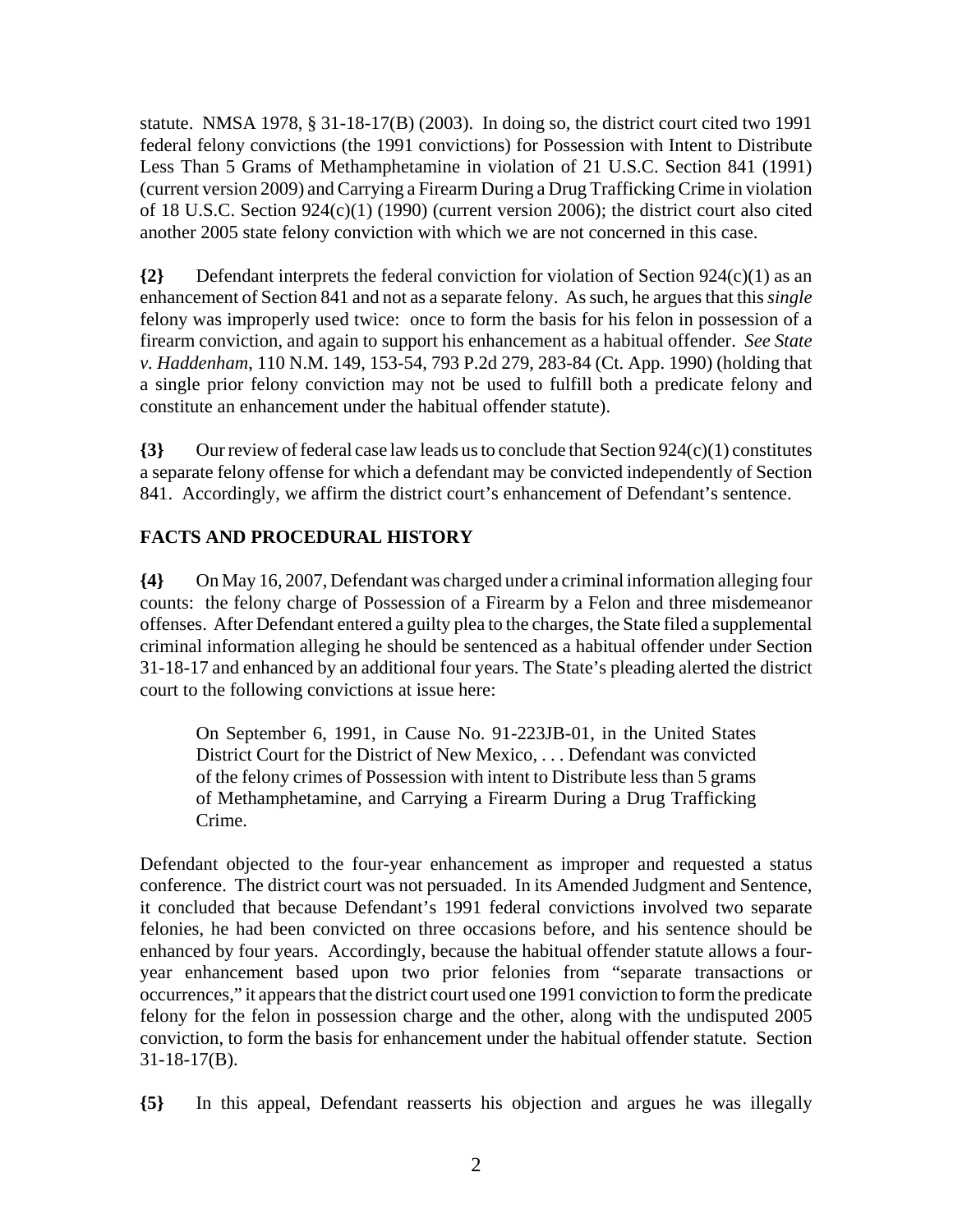sentenced for two reasons. First, he argues that because Section  $924(c)(1)$  was an enhancement and not a separate felony it was improperly used to support both his conviction for felon in possession and enhancement under Section 31-18-17(B). Second, he argues that Section 924(c)(1) does not constitute a "prior felony conviction" under the habitual offender statute because it is not a felony in the State of New Mexico under Section 31-18-17(D).

**{6}** The parties dispute whether Defendant properly preserved his arguments, but because Defendant argues his sentence was illegal and violates double jeopardy, preservation is irrelevant. This Court may consider illegal sentences and double jeopardy violations for the first time on appeal. *State v. Shay*, 2004-NMCA-077, ¶ 6, 136 N.M. 8, 94 P.3d 8 (a defendant may always challenge an illegal sentence for the first time on appeal); *State v. Harris*, 101 N.M. 12, 14-15, 677 P.2d 625, 627-28 (Ct. App. 1984) ("A sentence that is not authorized is an illegal sentence."). Because the analysis we engage in today involves purely legal questions, our review is de novo. *See State v. Stanford*, 2004-NMCA-071, ¶ 4, 136 N.M. 14, 94 P.3d 14; *see State v. Jensen*, 1998-NMCA-034, ¶ 6, 124 N.M. 726, 955 P.2d 195 (filed 1997) (the legality of a sentence may be considered for the first time on appeal because it implicates a jurisdictional issue); *see also State v. Martinez*, 2007-NMCA-160, ¶ 5, 143 N.M. 96, 173 P.3d 18 (double jeopardy arguments may be raised for the first time on appeal).

# **NMSA 1978, Section 31-18-17**

**{7}** Under New Mexico's habitual offender statute, the court may enhance a Defendant's sentence by four additional years if it finds he has "incurred two prior felony convictions that were parts of separate transactions or occurrences." Section 31-18-17(B). A "prior felony conviction" is defined as either "a prior felony committed within New Mexico," Section 31-  $18-17(D)(1)$ , or a felony in which

- (a) the conviction was rendered by the court of another state, a United States, a territory of the United States or the commonwealth of Puerto Rico;
- (b) the offense was punishable, at the time of conviction, by death or a maximum term of imprisonment of more than one year; *or*
- (c) the offense would have been classified as a felony in this state at the time of conviction.

Section 31-18-17(D)(2)(a)-(c) (emphasis added). In *Harris*, this Court concluded that the habitual offender statute is satisfied when the State proves both Subsection (a) and *either* Subsection (b) or (c). *Harris*, 101 N.M. at 19, 677 P.2d at 632. Thus, the operation of Section 31-18-17(D)(2) requires only two elements.

**{8}** It is also well established in this that the state may not use the same prior felony conviction twice in the context of the same sentencing. For example, the state is forbidden from using a single conviction, once to fulfill an essential element of a crime, and then again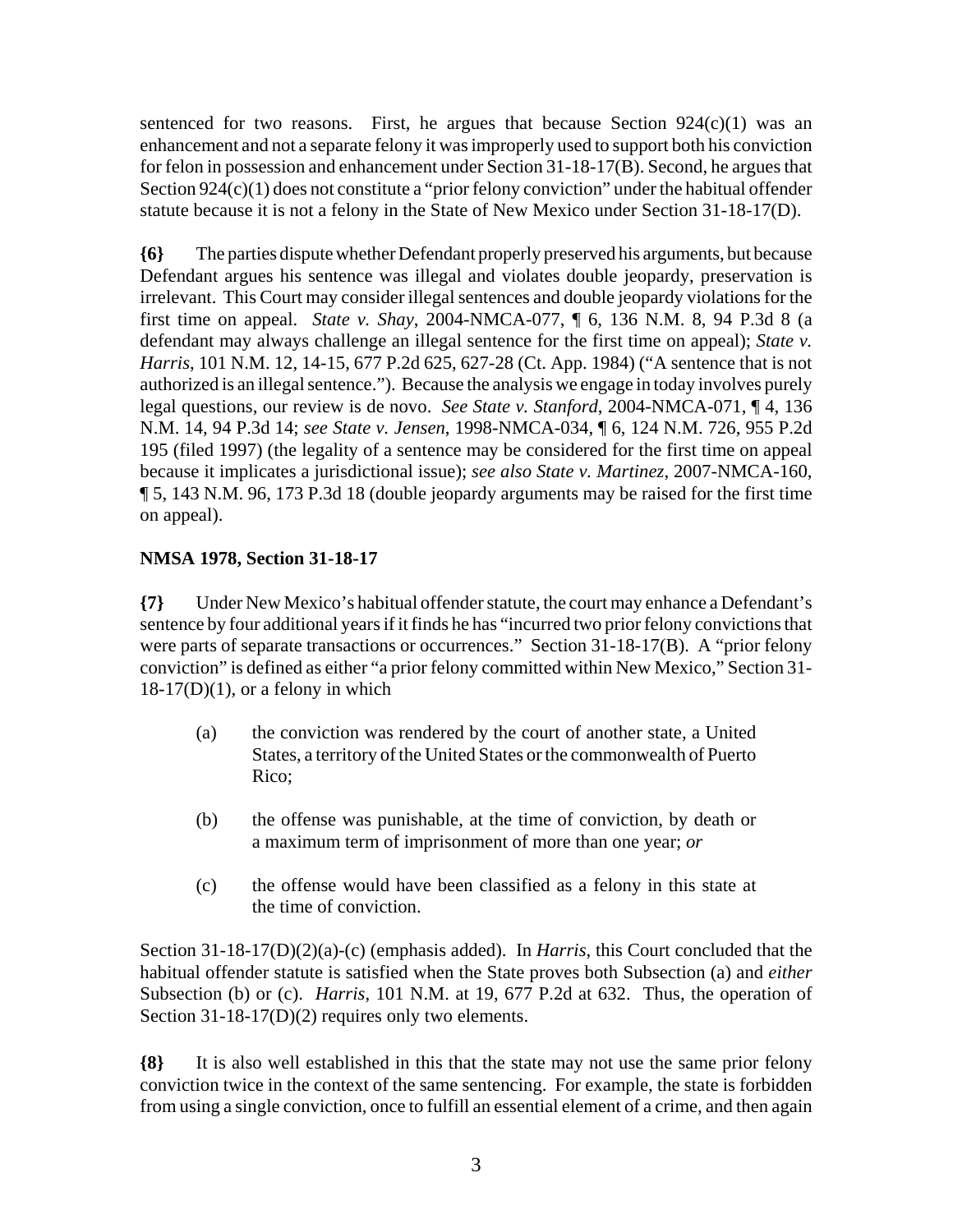to enhance a defendant's sentence under the habitual offender statute. *Id.* Such duplication offends double jeopardy unless the Legislature has clearly expressed its intent otherwise. *See Haddenham*, 110 N.M. at 151-52, 154, 793 P.2d at 281-82, 284. It is true that the state may split *two* crimes committed on the same date and use each for a different purpose, but each must be "a separate and distinct crime with different elements." *State v. Hubbard*, 113 N.M. 538, 542, 828 P.2d 971, 975 (Ct. App. 1992); *see State v. Calvillo*, 112 N.M. 140, 142, 812 P.2d 794, 796 (Ct. App. 1991) (holding that double jeopardy does not prohibit a court from using two convictions to enhance under two separate statutes as long as the predicate crimes are separate incidents of criminal conduct; it does not matter that both arose from the same judgment and sentence). Factually, this is the situation presented in this case and, as a result, we reject Defendant's argument.

### **18 U.S.C. Section 924(c)(1)**

**{9}** Section 924(c)(1) is a commonly-charged federal statute that proscribes the use of firearms during drug trafficking and violent crimes. The version in effect at the time Defendant was convicted provides:

Whoever, during and in relation to any crime of violence or drug trafficking crime (including a crime of violence or drug trafficking crime which provides for an enhanced punishment if committed by the use of a deadly or dangerous weapon or device) for which he may be prosecuted in a court of the United States, uses or carries a firearm, shall, in addition to the punishment provided for such crime of violence or drug trafficking crime, be sentenced to imprisonment for five years, and if the firearm is a short-barreled rifle, shortbarreled shotgun or semi-automatic assault weapon to imprisonment for ten years, and if the firearm is a machinegun, or a destructive device, or is equipped with a firearm silencer or firearm muffler, to imprisonment for thirty years.

*Id.* (footnote omitted). The dispute between Defendant and the State over this provision is understandable. At first blush, the language of Section  $924(c)(1)$  does not clearly indicate whether it denotes a separate crime or a sentence enhancement. Fortunately, it is unnecessary for us to determine its meaning for ourselves, as the legislative intent behind Section 924(c)(1) has been closely analyzed by the United States Supreme Court and various other federal courts on several occasions. These holdings unanimously conclude that Section 924(c)(1) creates a separate, distinct crime. For instance, in *United States v. Rodriguez-Moreno*, 526 U.S. 275, 276 (1999), the Supreme Court considered the question of proper venue with regard to prosecution under Section 924(c)(1). In doing so, it analyzed Section  $924(c)(1)$  closely, variously referring to it as an "offense," a "violation," a "crime," and an act for which the defendant suffered a "conviction." *Rodriguez-Moreno*, 526 U.S. at 278-81. Indeed, that entire opinion contemplates Section  $924(c)(1)$  as a crime in and of itself, not as an enhancement. For example: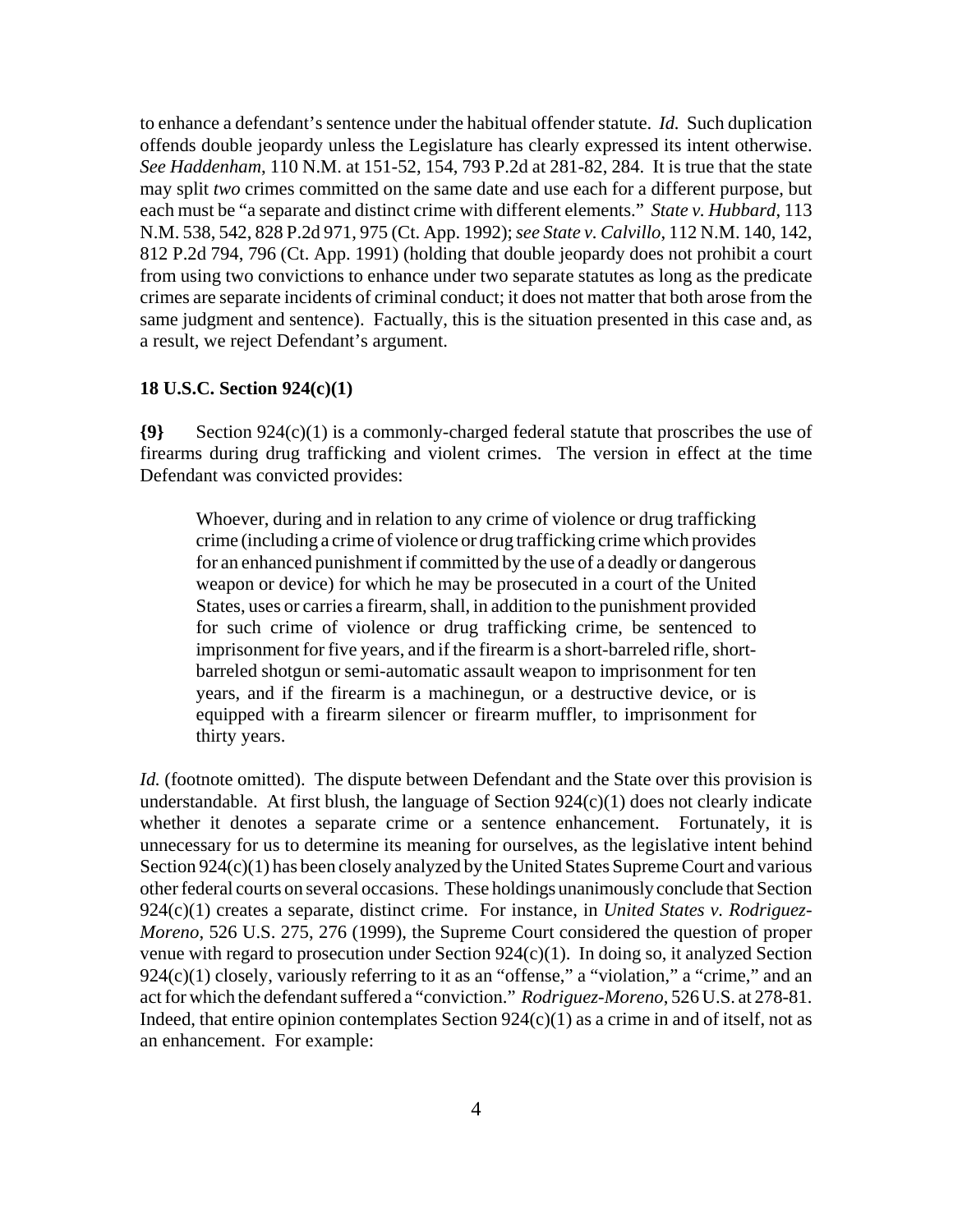To prove the charged Section  $924(c)(1)$  violation in this case, the Government was required to show that respondent used a firearm, that he committed all the acts necessary to be subject to punishment for kidnaping (a crime of violence) in a court of the United States, and that he used the gun "during and in relation to" the kidnaping . . . . In sum, we interpret Section  $924(c)(1)$  to contain two distinct conduct elements—as is relevant to this case, the "using and carrying" of a gun and the commission of a kidnaping.

*Rodriguez-Moreno*, 526 U.S. at 280 (footnote omitted). One year later, the Court again interpreted Section  $924(c)(1)$ , this time in the context of whether the words "machine gun" were intended to create a crime separate from the two basic elements of a Section 924(c)(1) offense. *Castillo v. United States*, 530 U.S. 120, 121-22 (2000). Like *Rodriguez-Moreno*, the entire *Castillo* opinion proceeds from the assumption that Section 924(c)(1) represents a distinct crime, one in which the state must prove that defendant (1) used a gun, and (2) used it while engaging in drug trafficking or a violent crime. As the Court observed, "The first part of the opening sentence [of Section  $924(c)(1)$ ] clearly and indisputably establishes the elements of the basic federal offense of using or carrying a gun during and in relation to a crime of violence." *Id.* at 124. "[T]he use or carrying of a firearm is itself a separate substantive crime." *Id.* at 126; *see United States v. Pearson*, 203 F.3d 1243, 1267-68 (10th Cir. 2000) (analyzing Section  $924(c)(1)$  as a separate offense for which a defendant receives a separate punishment). As Justice Scalia has written,

Everyone agrees that 18 U.S.C. Section 924(c)(1) describes a separate crime entitling those who are charged to the constitutional protections that accompany criminal convictions. Indeed, the undisputed fact that each of the elements of Section 924(c)(1) must be submitted to a jury and found beyond a reasonable doubt, combined with the fact that many courts were mistaken as to what those elements consisted of, has created considerable juridical chaos in recent years.

*Monge v. California*, 524 U.S. 721, 739-40 (1998) (Scalia, J., dissenting on other grounds).

**{10}** *United States v. Smallwood*, 293 F. Supp. 2d 631 (E.D. Va. 2003), presents an illustrative factual scenario. In that case, the defendant entered a guilty plea to drug trafficking and was later charged by the United States under Section 924(c)(1). He argued that because of his earlier guilty plea, it was improper for him to face a subsequent Section 924(c)(1) charge. *Smallwood*, 293 F. Supp. 2d at 643. The district court rejected the defendant's argument. The court found he was properly charged because the underlying drug trafficking offense was separate and distinct from the behavior proscribed by Section  $924(c)(1)$ . In other words, the underlying drug trafficking offense simply constitutes an element of Section 924(c)(1). "[Section] 924(c) itself," the court observed, "creates a distinct offense." *Smallwood*, 293 F. Supp. 2d at 643. A defendant "may be prosecuted for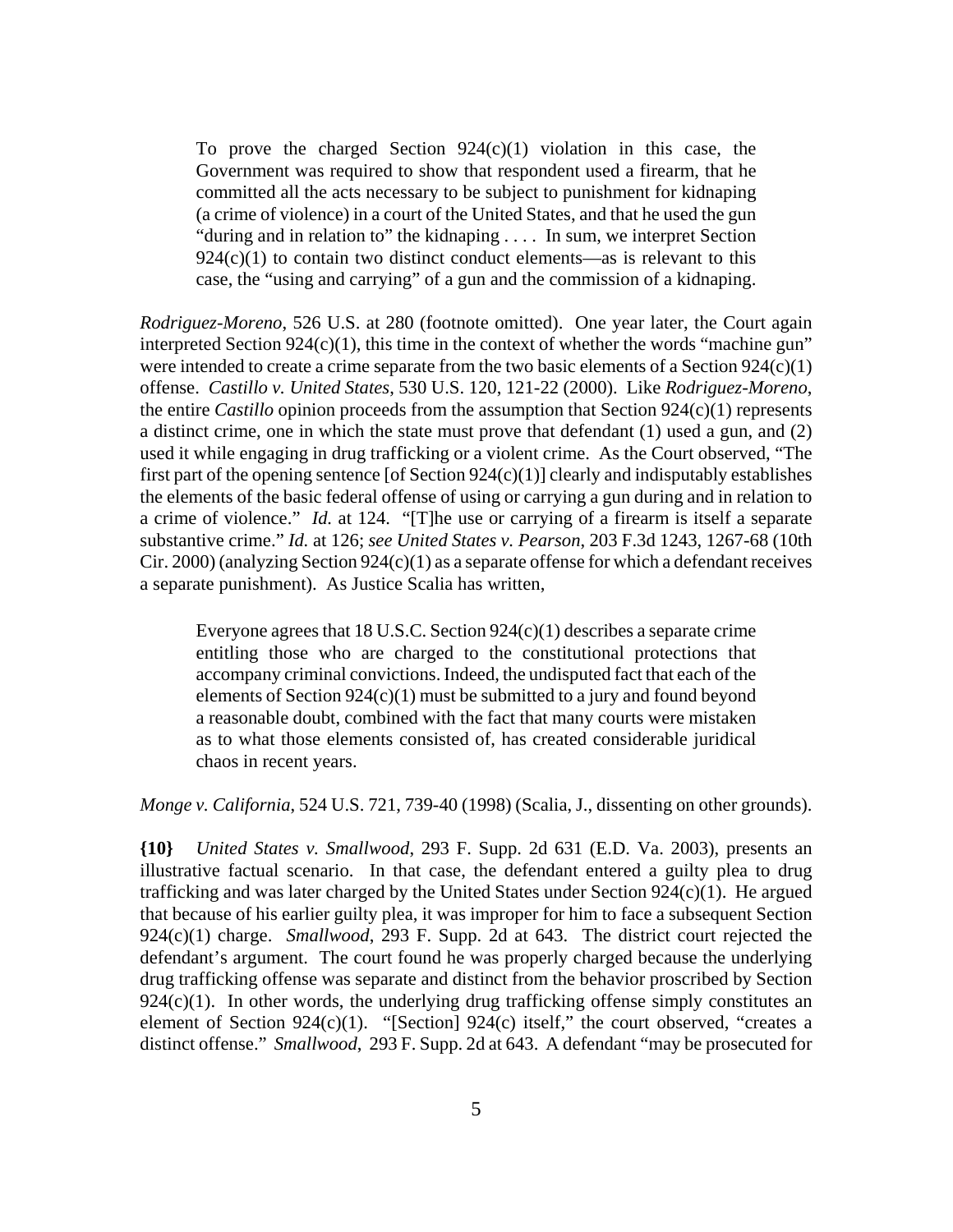a [Section] 924(c) violation, even though he has already been successfully prosecuted for the predicate drug offense." *Smallwood*, 293 F. Supp. 2d at 644. In fact, it makes no difference whether the drug trafficking "prosecution has already occurred, has yet to occur, or is occurring contemporaneously with the [Section] 924(c) prosecution." *Smallwood*, 293 F. Supp. 2d at 643.

**{11}** Based on the federal courts' consistent interpretation of Section 924(c)(1) as a separate crime, we reject Defendant's argument that his sentence was improperly enhanced under New Mexico's habitual offender statute. At the time of his sentencing in this case, Defendant possessed three previous felony convictions. Defendant's 1991 convictions resulted in two of these, one for using a firearm during a drug trafficking offense under Section  $924(c)(1)$ , and the other for drug trafficking under Section 841. In 2005, he was convicted of another felony offense, which is undisputed. As we stated above, in this case, it seems the district court relied on one of the 1991 convictions to meet an element of the felon in possession charge and used the remaining two felonies to enhance Defendant's sentence under the habitual offender statute. § 31-18-17(B). Such an allocation was proper. Moreover, because the 1991 convictions were separate crimes, splitting them does not violate double jeopardy as Defendant suggests. In *Hubbard*, we held that the state may split two crimes committed together as long as each is "a separate and distinct crime with different elements." 113 N.M. at 542, 828 P.2d at 975. It is true that Defendant's 1991 convictions share a common element—that of trafficking in drugs. It is also true that the same act satisfied an element in both convictions. It does not follow, however, that double jeopardy is offended. Section  $924(c)(1)$  requires an element that Section 841 does not—the use of a firearm. We therefore hold that the two are separate and distinct under *Hubbard*.

**{12}** Finally, assuming Section 924(c)(1) is a separate felony, Defendant argues it does not constitute a "prior felony conviction" under our habitual offender statute because it would not be considered a felony in New Mexico. *See* § 31-18-17(D)(2)(c). We need not answer this question. As stated above, in order to constitute a "prior felony conviction" under our habitual offender statute, the state is required to prove only (a) that the conviction was rendered by a court of the United States and (b) that it was punishable by imprisonment of more than one year. Section 31-18-17(D)(2). In *Harris*, this Court concluded that because Subsections (b) and (c) are joined by the conjunction "or," satisfaction of either fulfills one of two essential elements. *Harris*, 101 N.M. at 19, 677 P.2d at 632. Accordingly, even if we presume without deciding that Defendant's actions under Section  $924(c)(1)$  would not be classified as a felony in New Mexico, we would still hold that the requirements of the habitual offender statute were met. *See* § 31-18-17(D)(2). Subsection (a) was satisfied because Defendant's sentence was rendered by a court of the United States, *see* Section 31-18-17(D)(2)(a), and Subsection (b) was satisfied because Defendant's conviction under Section  $924(c)(1)$  was punishable by a sentence of more than one year. *See Bailey v. United States*, 516 U.S. 137, 138 (1995) (observing that Section 942(c)(1) "imposes a 5-year minimum term of imprisonment upon a person who 'during and in relation to any crime of violence or drug trafficking crime . . . uses or carries a firearm.'") (omission in original). Thus, because the requirements of Section 31-18-17(D)(2) were met,